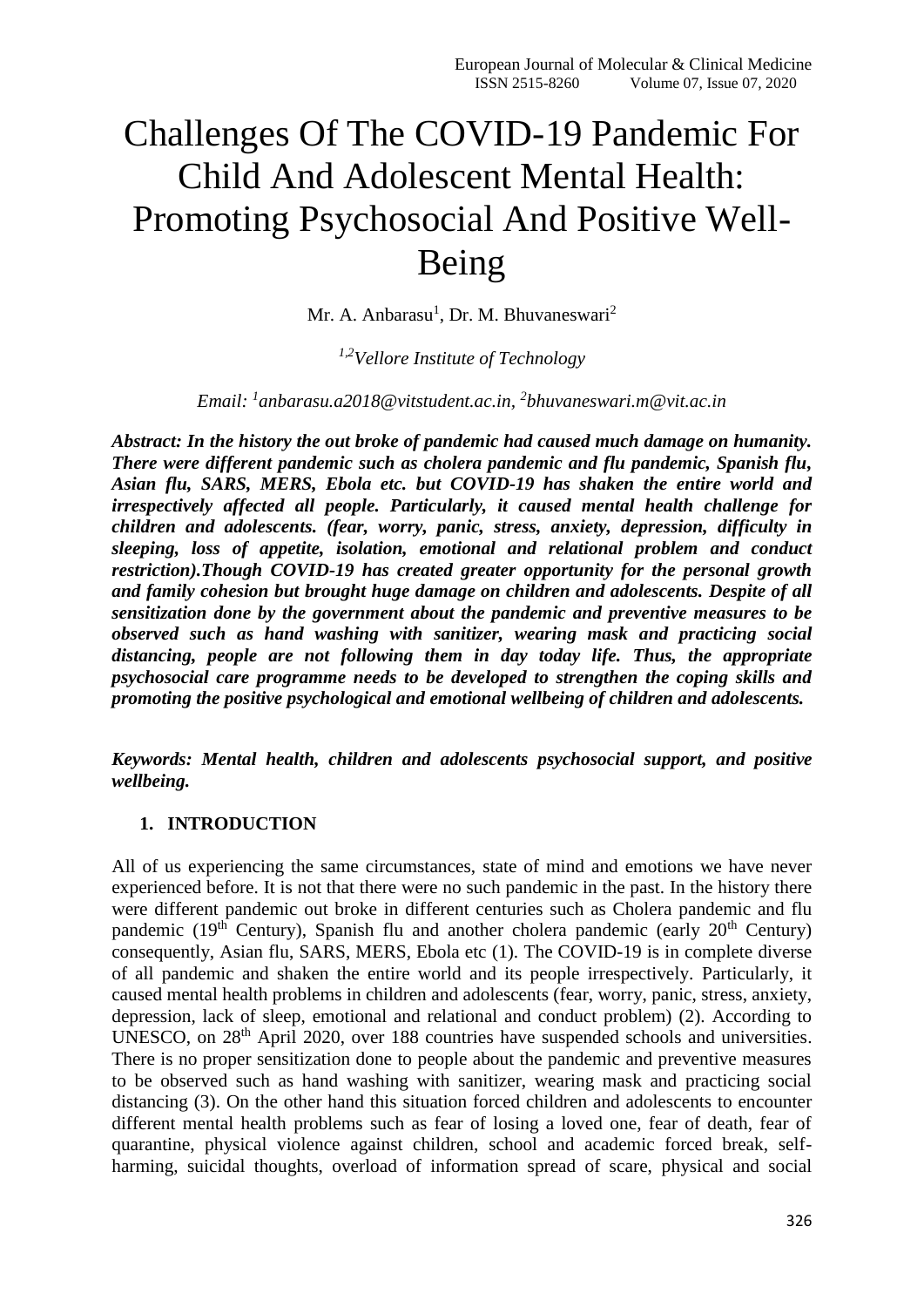distancing, being stuck in abusive and difficult families, increased incidence of domestic violence and isolation from support avenues. At this most crucial and critical situation children and adolescents should be given psychosocial support and thereby positive wellbeing (positive attitude, thinking & feeling and engaged in positive action and also focusing on solution, not on problem) ensured (4).

## *Epidemic and Pandemic*

An **Epidemic** is defined as "an eruption of an infection that happens over a widespread geographic area (May be a village or town, a locality) and it also affects or disturbs an extremely high proportion of the population."

**Pandemic** denotes the disease that spreads and affects the whole country or the entire world (5).

# *Types of Pandemic in the World*

## *Spanish Flu (1918-1920)*

The Spanish Flu was known as Influenza pandemic that spread between 1918 and 1920. It was caused by H1N1 virus and said to have originated in avian bird. It was estimated that over 500 million people were affected infected with the virus. Of which 20-50 million died. This virus caused rapid and sever lung damage. It killed more juveniles, aged or patients who have been weakened and affected with different disease.

## *Asian Flu (1956-1958)*

The Asian Flu began in the East Asia 1957, caused by Influenza (Influenza A of the H2N2. Initially it was identified in China then spread to Guizhou to Singapore, Hong Kong in February 1957 and then found in the coastal cities of United States (69,800 death alone in US). More than 2 million people died due to the Asian Flu pandemic.

#### *Flue Pandemic (1968)*

The Flue pandemic was originated in China (Hong Kong) and triggered by an Influenza A virus (H3N2). It was also considered to be the third flu pandemic out broke with in the  $20<sup>th</sup>$ century. During this pandemic there were 1 million people died of which 1, 00,000 people were from United States.

## *HIV/AIDS Pandemic (2005-2012)*

Human immunodeficiency virus (HIV) and acquired immunodeficiency syndrome (AIDS) were initially found in early 1980s. And it reached peak in 2012. Over 65 million infected worldwide of which 36 million died. About 1.1 million American people currently live with HIV and over 38, 000 new HIV infections have been reported every year (6).

## *COVID-19 (The Novel Corona Virus)*

## *What is Corona Virus?*

Corona virus is a huge family of virus species which infect the animal cells. Some infect the pigs; some infect the chicken. There are several coronaviruses that cause common cold to severe diseases in humans such as Middle East Respiratory Syndrome (MERS) and Severe Acute Respiratory Syndrome (SARS). Corona means crown and it spike are sticking in the membrane (7).

#### *What is COVID-19?*

Initially, this new virus COVID-19 was unknown but it was found in Wuhan, China in December 2019. Now this virus affected the most of the countries across the globe. The new virus COVID-19 spreads so fast between people because so far there was no such virus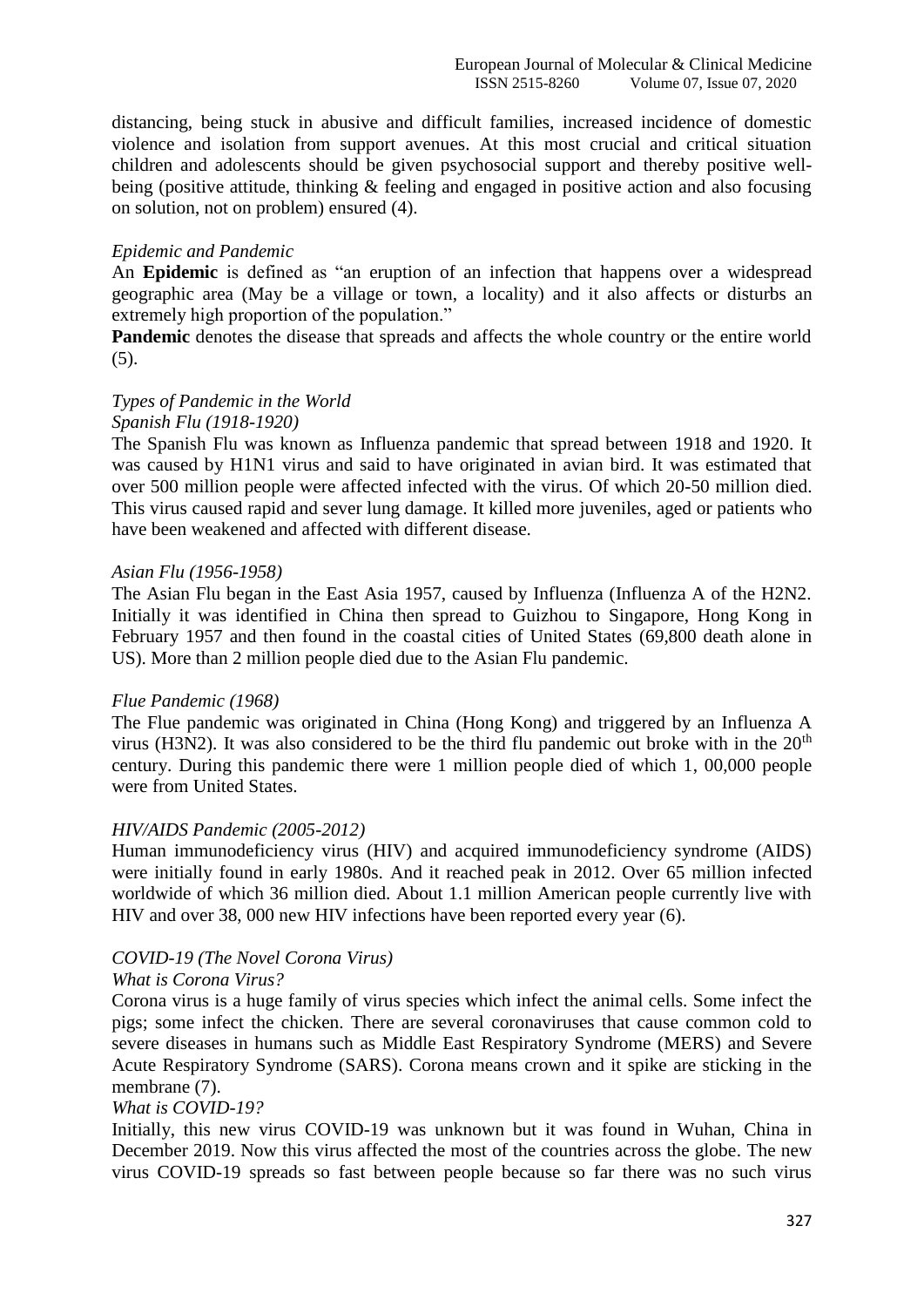COVID-19 until 2019. The China initially thought it was an epidemic but it spreads across the world within months. Then the World Health Organization (WHO) announced COVID-19 a pandemic in March. On the other hand by the end of the March more than half- million people infected and over 30,000 deaths. Corona virus pandemic made the people across the world to be more aware of the best practices such as hand washing, maintaining social distancing and wearing mask. Most of the countries in the world asked his people to stay at home. Till date no vaccines have been found for this virus but many researchers started and rigorously working on (8).

## *Evolution of COVID-19*

SARS-2002 (Severe Acute Respiratory Syndrome) virus mutated with Bats and immediate host mutated with cats and then transmitted and infected to Human being.

MERS-2012 (Middle East Respiratory syndrome coronavirus (MERS-CoV). Virus mutated with Bats immediate host mutated with Camel transmitted and infected to Human being.

COVID-19-2019 (Corona) Through Pangolin was the cause of Covid-19, where this mammal is killing for meat, ritual and Medication where the first case of Cocid-19 was found (9).

## *Transmission of COVID-19*

**Faecal** (consisting of, contained in, or relating to the solid waste passed out of the body of a human or animal through the bowels)

## *Respiratory droplet*

 $\checkmark$  Respiratory infections can be transmitted through droplets of different sizes.

 $\checkmark$  Spread 3 to 6 feet; stay on surface for 24 hours & some touches one of the mucous membranes.

 $\checkmark$  Airborne for 3 hours.

 $\checkmark$  (1:3 persons) Reproductive ratio = Degree of spreadability = Sneeze, Cough, spread the Respiratory droplet through airborne.

 $\checkmark$  Asymptomatic cases can also spread the virus (10).

*Symptoms of COVID-19*



#### *Prevention of Covid-19*

- $\triangleright$  Regular, effective Hand wash with soap and alcohol based spray.
- $\triangleright$  Cough ethics (Use Hanky, Use tissue paper and dispose it and cough in the Elbow).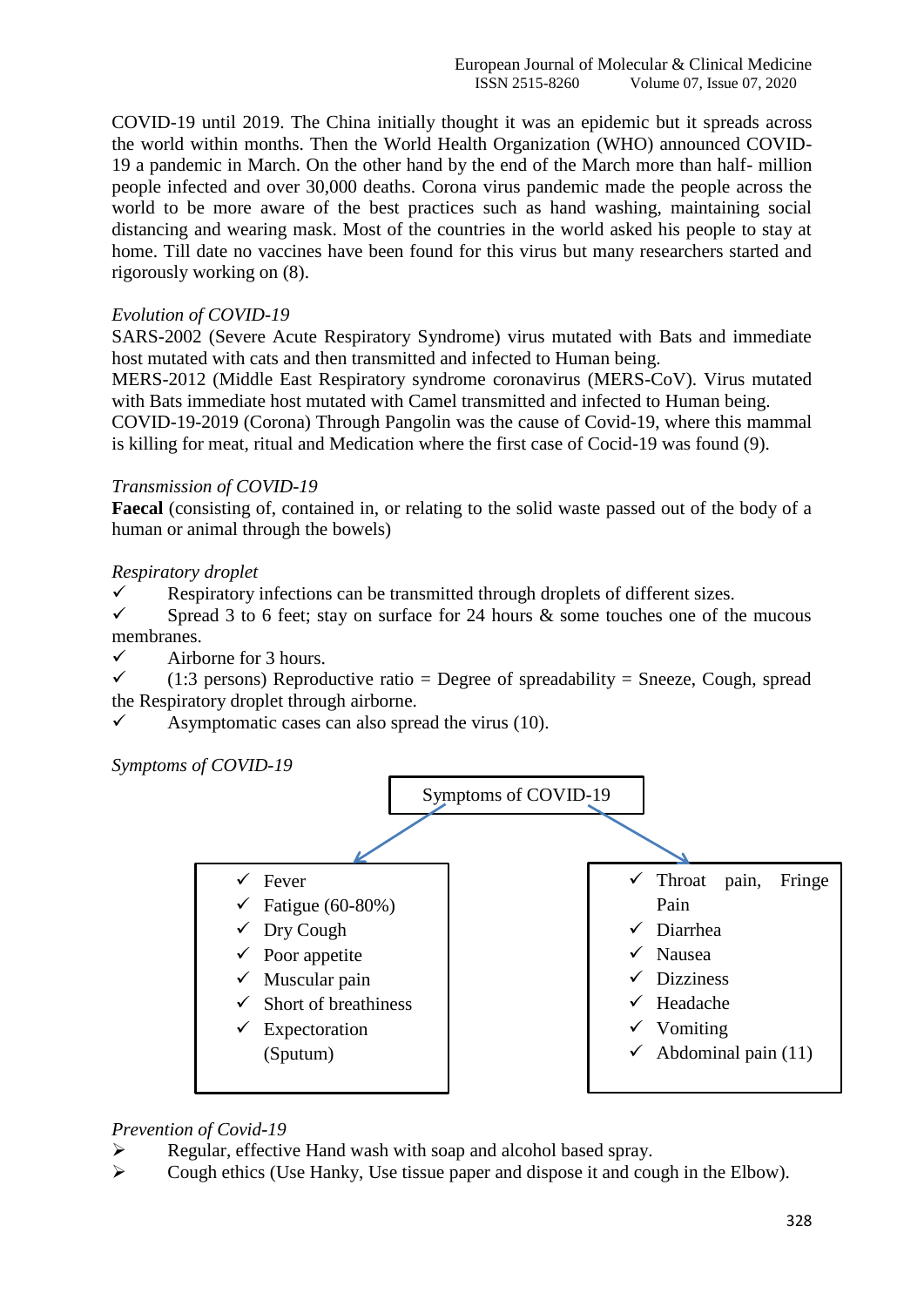$\triangleright$  Social distance (one metre distance), avoid gathering, social party, and religious gathering.

- $\triangleright$  Avoid touching the face very often without hand washing.
- $\triangleright$  Avoid unnecessarily going out and better stay home (12).

#### *Mental Health challenges for children and adolescents*

The COVID-19 pandemic profoundly hit the lives across globe. In particularly, children and adolescents' mental health is greatly affected. Their routine life has deeply been disrupted and thereby forced to face lots of mental health challenges. Meeting with peers has completely limited and the existing support system from neighbouring families and social support has been stopped. This caused much damage on the mental health of children and adolescents. On the other hand they failed to continue the medical services that haven been delivered to them in the past (13). Their leisure time out- of -home was cut and space of mobility has shrunken and there might be chance of domestic violence and child abuse due to the long-time isolation. Thus, the pandemic led to the negative consequences of rivalry among siblings, family conflicts, too much of fear, stress, more anxious about the future, abuse, substance abuse and suicidality (14).

#### *Sibling Rivalry*

 Sibling rivalry often occurs due to jealousy and competition. One child or adolescent considers the other as his/her threat. If a girl child picks of the TV remote suddenly the older one grabs it. Similarly, when any eatables being shared among children the boy child wanted to have more quantity than the girl child. On the other hand the preferential treatment of the parents also results sibling rivalry (15).

#### *Family Conflicts.*

Parents' relationship has got greater impact on the children's mental health and their overall development. It's very vivid that all differences of parents make greater damage on all age of children and adolescents. The conflict between the husband and wife would create lots of emotional damages in children and adolescents such as cause insecurity, stressful environment, decreased cognitive performance, relationship issue, behavioural problem, eating disorder and substance use (16).

#### *Stress and Anxiety*

Stress is something the physiological response to the abnormal situation. On the other hand anxiety is response to unknown or vague threat about the future. This COVID19 caused much stress and anxiety in children and adolescents which resulted different symptoms such as headache, sleep problem, lower appetite, difficulty in concentration, fatigue, irritability and insecurity (17).

## *Child Abuse*

Majority of the organizations across the world which work for the welfare of the children pointed out that the lockdown due to COVID19 would drastically increase the children maltreatment. The complete closer of the schools and nursery, the children and adolescents are forced to remain at home. On the other hand the increased stress level of the parents resulted in child abuse and neglect (18).

#### *Substance Abuse*

COVID19 and lockdown has got ripple effect on children and adolescents. This situation is greatly contributing to everyone to experience higher level of stress and anxiety. In particular,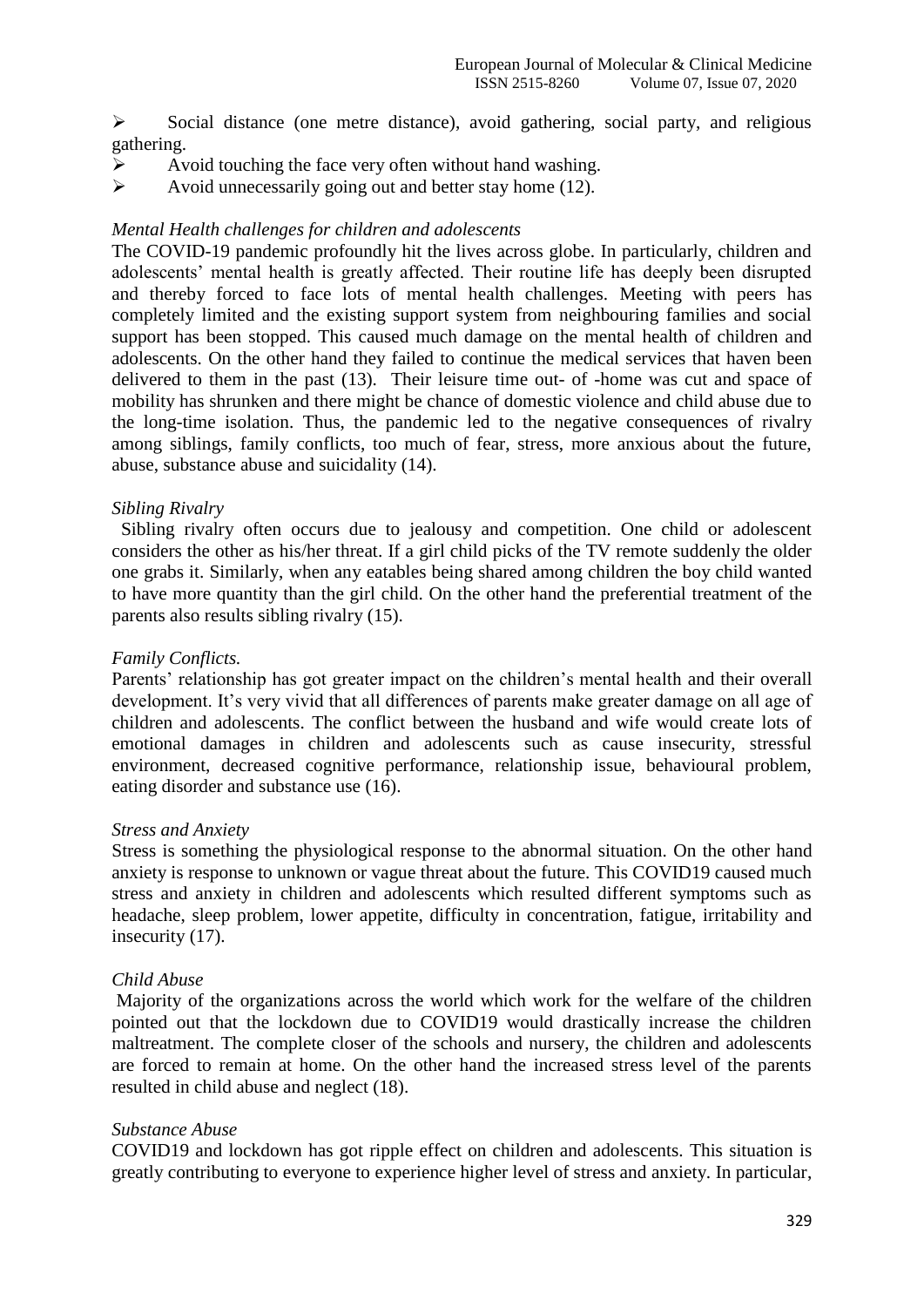children and adolescents may go for more substance use than ever before. They can use the different substances such as, alcohol, smoking, street drugs, cocaine, prescription drugs and cannabis (19).

# 4.6. Suicide

There are so many factors are contributing for children and adolescents' suicide. Generally, the suicide among youngster is hidden and not disclosed at all. Especially during this COVID19 there is much chance for them to get suicidal thoughts. The possible factors are such as not able to go to school, poverty, no of family income, complete quarantine, loneliness, isolation, fear, stress, anxiety and domestic violence (20).

# *Psychosocial Intervention*

The outbreak of all pandemic forced children and adolescents to suffer to certain extend. Similarly, Covid-19 caused much damage in children and adolescents. Psychosocial intervention could be of better support for them to manage this situation and enhance their coping skills (21).

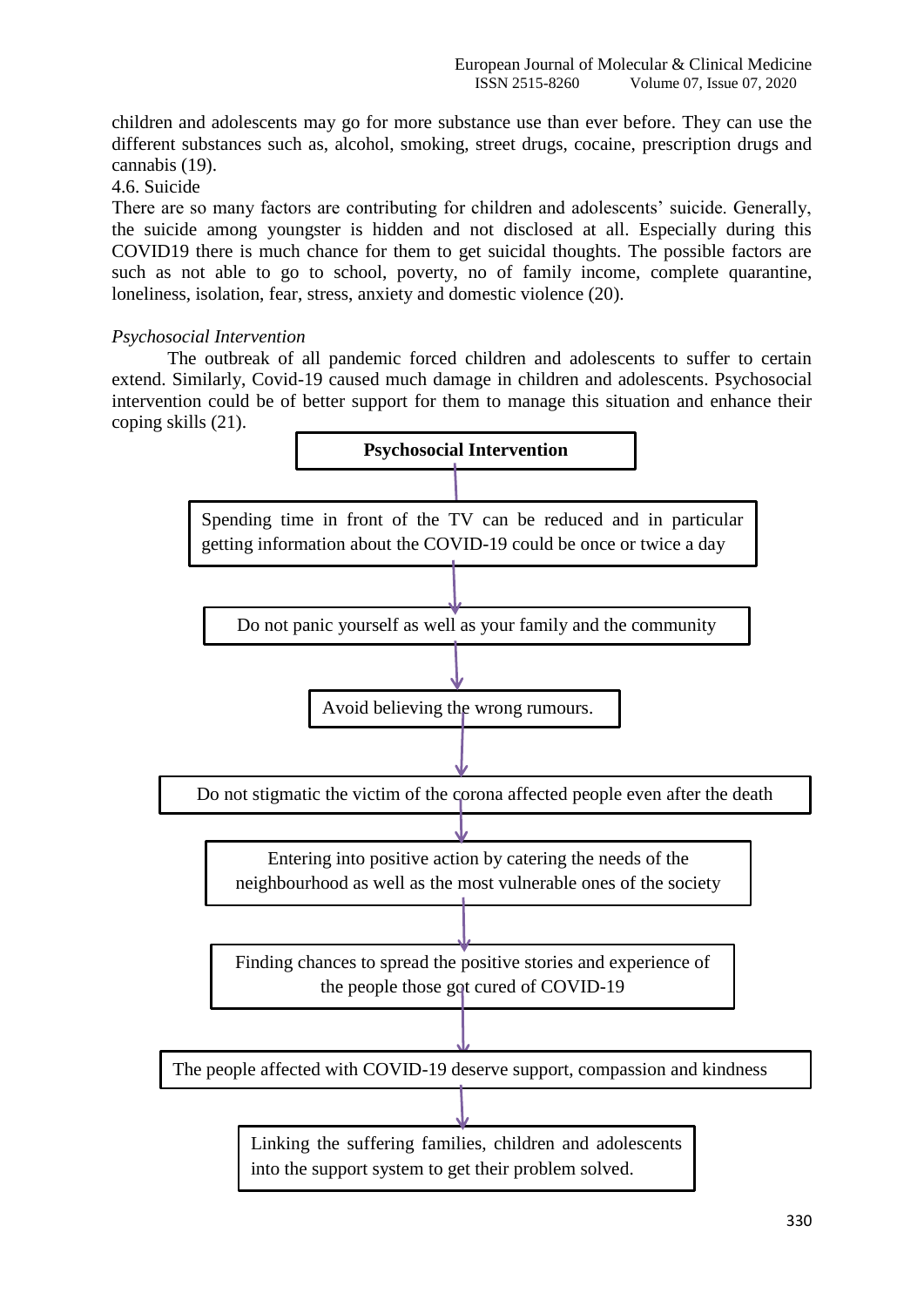# *Promoting Positive Wellbeing*

The children and adolescents ought to improve positive habits, positive attitude and positive action which on the other hand will enhance positive model of life and can eradicate negative ways of thinking (22). Few techniques are



## **2. CONCLUSION**

COVID-19 is been a great threat to entire globe and which caused huge damage on mental health of the children and adolescents. It has taken away the personal space of the children and adolescents. This critical situation forced them to remain at home and complete cut off from the external world and their mobility was limited. This pandemic situation demands a collective effort and commitment from all other stakeholders to combat against the challenges of mental health for the children and adolescents. The children and adolescents are said to be the most vulnerable ones and they ought to be well sensitized about the virus spread and proper psychosocial intervention done to protect and prevent them from all dangers. During this pandemic mental health of marginalized children and disadvantaged adolescents are at great risk. There should be creativity and flexibility in delivering the mental health services. The psychosocial care programme to be developed to strengthen the coping mechanism and to uphold of positive social, psychological and emotional wellbeing of children and adolescents (23).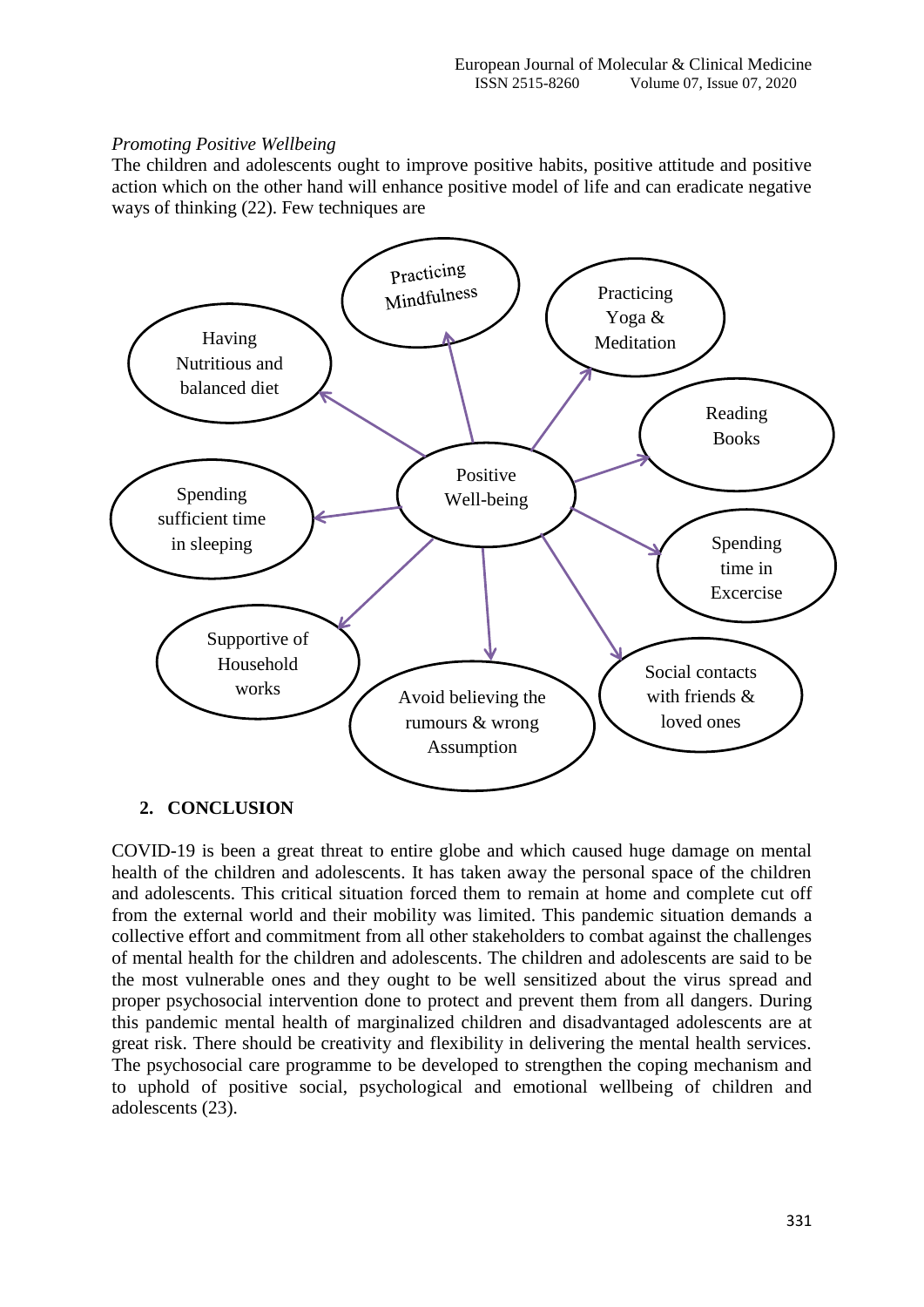# **3. REFERENCE:**

- [ 1] Psychosocial issues of Children and Adolescents during the Coronavirus Pandemic. Accessed online from [https://www.thelancet.com/journals/lanchi/article/PIIS2352-](https://www.thelancet.com/journals/lanchi/article/PIIS2352-4642(20)30109-7/fulltext) [4642\(20\)30109-7/fulltext](https://www.thelancet.com/journals/lanchi/article/PIIS2352-4642(20)30109-7/fulltext)
- [ 2] World health organization. Maternal, new born, child and adolescent health, 2017. Available from: [http://www.who.int.](http://www.who.int/)
- [ 3] Kessler, R. C., Berglund, P., Demler, O., Jin, R., Merikangas, K. R., & Walters, E. E. (2005). "Lifetime prevalence and age-of-onset distributions of DSM-IV disorders in the national comorbidity survey replication," *Archives of General Psychiatry*, vol. 62,no. 6, pp. 593–602.
- [ 4] Christie, D., & Viner, R. (2005). Adolescent development. *British Medical Journal,* 330(7486):301-4.
- [5] Difference between pandemic and epidemic. Accessed online from: [https://intermountainhealthcare.org/blogs/topics/live-well/2020/04/whats-the](https://intermountainhealthcare.org/blogs/topics/live-well/2020/04/whats-the-difference-between-a-pandemic-an-epidemic-endemic-and-an-outbreak/)[difference-between-a-pandemic-an-epidemic-endemic-and-an-outbreak/](https://intermountainhealthcare.org/blogs/topics/live-well/2020/04/whats-the-difference-between-a-pandemic-an-epidemic-endemic-and-an-outbreak/)
- [ 6] The Pandemic history. Accessed online from: [https://www.mphonline.org/worst](https://www.mphonline.org/worst-pandemics-in-history)[pandemics-in-history](https://www.mphonline.org/worst-pandemics-in-history)
- [ 7] Fegert, J. M., Berthold, O., Clemens, V., & Kölch, M. (2020). COVID-19-Pandemie: Kinderschutz ist system relevant. Dtsch Arztebl Int. 117(14): A-703.
- [ 8] About Covid19. Accessed online from: [http://www.emro.who.int/health-topics/corona](http://www.emro.who.int/health-topics/corona-virus/about-covid-19.html)[virus/about-covid-19.html](http://www.emro.who.int/health-topics/corona-virus/about-covid-19.html)
- [ 9] Evolution of COVID19 Accessed online from: <https://academic.oup.com/ve/pages/coronavirus-evolution>
- [10] Transmission of COVID19 Accessed online from: [https://www.who.int/news](https://www.who.int/news-room/commentaries/detail/modes-of-transmission-of-virus-causing-covid-19-implications-for-ipc-precaution-recommendations)[room/commentaries/detail/modes-of-transmission-of-virus-causing-covid-19](https://www.who.int/news-room/commentaries/detail/modes-of-transmission-of-virus-causing-covid-19-implications-for-ipc-precaution-recommendations) [implications-for-ipc-precaution-recommendations](https://www.who.int/news-room/commentaries/detail/modes-of-transmission-of-virus-causing-covid-19-implications-for-ipc-precaution-recommendations)
- [ 11] Symptoms of COVID19 Accessed online from: [https://www.cdc.gov/coronavirus/2019](https://www.cdc.gov/coronavirus/2019-ncov/symptoms-testing/symptoms.html) [ncov/symptoms-testing/symptoms.html](https://www.cdc.gov/coronavirus/2019-ncov/symptoms-testing/symptoms.html)
- [ 12] Prevention of COVID19 Accessed online from: [https://www.franciscanhealth.org/news](https://www.franciscanhealth.org/news-and-events/news/wuhan-coronavirus-what-we-know-about-signs-and-prevention)[and-events/news/wuhan-coronavirus-what-we-know-about-signs-and-prevention](https://www.franciscanhealth.org/news-and-events/news/wuhan-coronavirus-what-we-know-about-signs-and-prevention)
- [ 13] Horesh, D., & Brown, A. D. (2020). Traumatic stress in the age of COVID-19: a callto close critical gaps and adapt to new realities. Psychol Trauma. 12(4):331–5.
- [ 14] Haw, C., Hawton, K., Gunnell, D., & Platt, S. (2015). Economic recession and suicidal behaviour: possible mechanisms and ameliorating factors. Int J Soc Psychiatry. 61(1):73–81.
- [ 15] Sibling rivalry Accessed online from: [https://kidshealth.org/en/parents/sibling](https://kidshealth.org/en/parents/sibling-rivalry.html)[rivalry.html](https://kidshealth.org/en/parents/sibling-rivalry.html)
- [ 16] Family conflict Accessed online from: [https://www.verywellfamily.com/how-parents](https://www.verywellfamily.com/how-parents-fighting-affects-children-s-mental-health-4158375)[fighting-affects-children-s-mental-health-4158375](https://www.verywellfamily.com/how-parents-fighting-affects-children-s-mental-health-4158375)
- [17] Stress and Anxiety of children and Adolescents Accessed online from [https://www.quebec.ca/en/health/health-issues/a-z/2019-coronavirus/stress-anxiety-and](https://www.quebec.ca/en/health/health-issues/a-z/2019-coronavirus/stress-anxiety-and-depression-associated-with-the-coronavirus-covid-19-disease/)[depression-associated-with-the-coronavirus-covid-19-disease/](https://www.quebec.ca/en/health/health-issues/a-z/2019-coronavirus/stress-anxiety-and-depression-associated-with-the-coronavirus-covid-19-disease/)
- [ 18] Currie, J., & Widom, C. (2010). "Long-Term Consequences of Child Abuse and Neglect on Adult Economic Well-being", *Child Maltreatment*, 15(2): 111–120.
- [ 19] Substance Abuse of children and Adolescents Accessed online from: [https://www.drugfreekidscanada.org/support-yourself-and-your-family-through-the](https://www.drugfreekidscanada.org/support-yourself-and-your-family-through-the-challenges-of-covid-19/substance-use-and-covid-19/)[challenges-of-covid-19/substance-use-and-covid-19/](https://www.drugfreekidscanada.org/support-yourself-and-your-family-through-the-challenges-of-covid-19/substance-use-and-covid-19/)